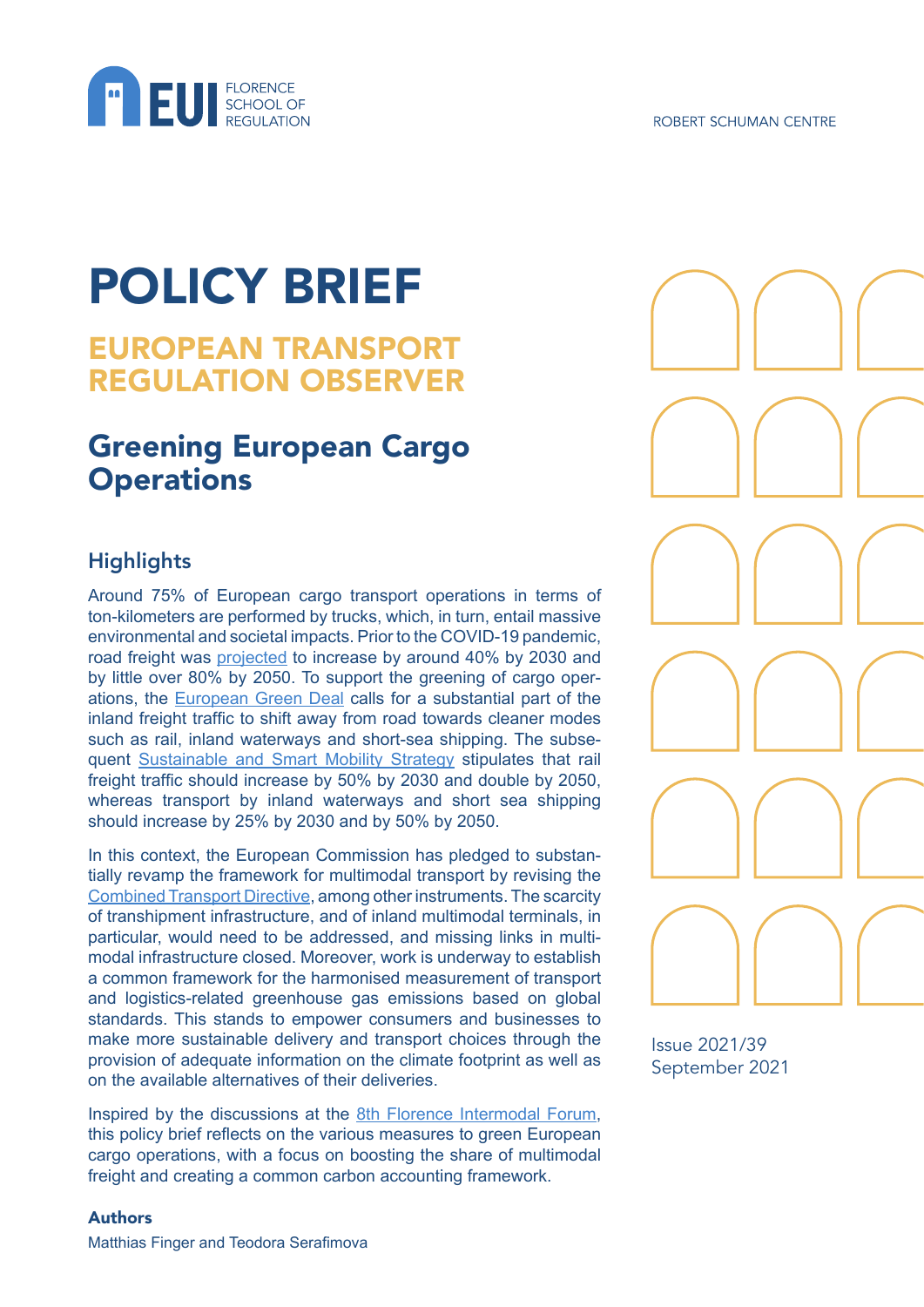# How to think the greening of European cargo operations?

A comment by Matthias Finger and Teodora Serafimova, Florence School of Regulation – Transport Area

The greening of European cargo operations requires actions at numerous levels, each of them having a different time horizon, which itself stems from the very nature of the investments needed. This is best conceptualised in terms of a layered model. All these actions will, of course, have to be coordinated across time and across the different layers. We suggest to distinguish the following four layers:

# 1. Infrastructure layer: shifting towards greener modes, while rendering all modes continuously greener

The bottom layer is constituted by the infrastructures, which are needed for greening cargo operations. Infrastructure investments required for greening have several dimensions, and include those targeted at further improving the greenhouse gas (GHG) efficiency of all transport modes with a particular focus on electrification and the uptake of other sustainable fuels but also investments into transboundary corridors and rail infrastructures more generally.

Rail and waterborne transport have the lowest emissions per kilometre and unit transported in Europe ([European Environment Agency, 2021\)](https://www.eea.europa.eu/publications/rail-and-waterborne-transport). In recognition of their superior environmental qualities, the Commission has reaffirmed its commitment to boosting the uptake of sustainable multimodal transport through a set of concrete policy actions laid down in its [Sustain](https://ec.europa.eu/transport/sites/default/files/legislation/com20200789.pdf)[able and Smart Mobility Strategy](https://ec.europa.eu/transport/sites/default/files/legislation/com20200789.pdf) (e.g., revising the [Combined Transport Directive\)](https://ec.europa.eu/transport/themes/logistics-and-multimodal-transport/multimodal-and-combined-transport_en).

Notwithstanding, it should be noted that there are still many rail tracks in Europe that are not yet fully electrified. Shifting an increasing volume of goods onto railways will only make sense if these remaining lines are electrified or powered by other renewable fuels, such as hydrogen. This will have to go hand-in-hand with continued efforts to reduce the carbon intensity of the EU's electricity mix. Similar principles apply to inland waterways and short-sea shipping.

In parallel to the pursuit of modal shift objectives, investments should accelerate the uptake of efficient zero-emission trucks, but also newer concepts such as electric highways, which entail connecting electric trucks to overhead power lines. It goes without saying that the renewal of existing fleets will have to be accompanied by investments into the relevant recharging and refuelling infrastructure.

There is also a need for investments into rail freight corridors, especially transboundary investments where the corridors are not yet fully equipped. Furthermore, investments will be necessary into rail more generally, if we also want to shift to rail at a more local level. In fact, whereas the [European Green Deal](https://ec.europa.eu/info/sites/default/files/european-green-deal-communication_en.pdf) stresses the role of rail above 300 kilometres, the experience of Belgium illustrates that there is significant potential for modal shift also over shorter distances. All these investments necessitate the commitment of financial resources and time, i.e., need to be planned and then approved, etc., which, in turn, underscores the need to start acting immediately.

#### 2. Intermodality layer: boosting transhipment infrastructure, and pursuing standardisation

The second layer pertains to intermodality and consequently investments into transhipment infrastructure. Indeed, inter- and multimodality pertain to transferring goods from first-mile trucking to rail or inland waterways and there again onto to last-mile trucking. Multimodality needs to be made easy and this requires dedicated transhipment terminals, which in turn require investments. But such investments are not just into infrastructures, *i.e.*, mainly buildings, but also, for example, into containers or semi-trailers that are easily transferred from road to rail and backwards. Containers and semi-trailers, in turn, need to be standardised. Finally, there are still investments needed into equipment for interoperability between trains and tracks.

# 3. Data layer: investing in digitalisation to improve economic and ecological efficiency

The third layer is constituted by the digital level. This data level is the new interface between the physical – multimodal – transport on the one hand and the user/customer on the other. In our case, customers are the intermediaries, i.e., shippers.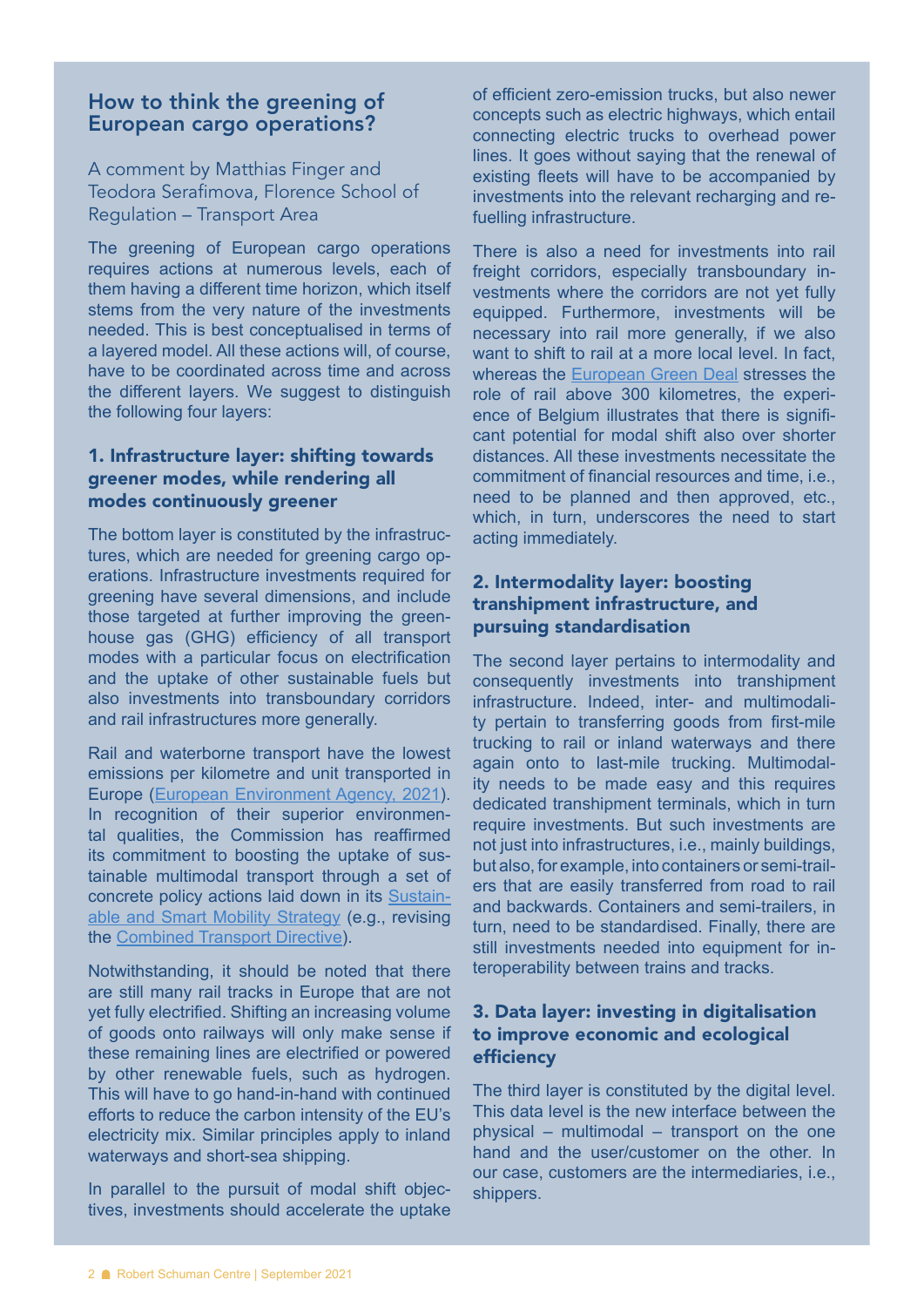Shippers today continue to face a lack of reliability, especially when it comes to cross-border rail services resulting from fragmentation and the prevalence of national rules. Data about the state of the infrastructure, its level of congestion, available transport capacities, prices, timetables, routing options and many other more need to be made available to digital platforms, which subsequently can develop services. At the same time, these platforms can also be used for the operations and management of the multimodal infrastructure as an integrated system. The goal is to operate this system in the most efficient way, optimising simultaneously economic and ecological efficiency.

The digital layer also requires investments, mainly into sensors, data-centres, but also analytics. Investments in digital infrastructure are, in fact, said to deliver up to 30% of potential capacity increase thanks to a more efficient capacity utilisation ([CER, 2020](https://fsr.eui.eu/wp-content/uploads/2021/01/1_Mazzola_CER-presentation.pdf)). Not the least, these will have to be complemented by standardisation efforts along with a secure and trusted framework for data exchange.

# 4. Regulatory layer: creating conducive framework conditions for sustainable multimodal transport and logistics

The fourth layer is constituted by policies and regulations pertaining to the planning, investments and operations of this integrated multimodal cargo system. We have already mentioned the policies regarding data sharing and standardisation. One also needs policies pertaining to physical standardisation, congestion management and pricing. All these policies and regulations set the incentives at the three preceding levels that are infrastructure, interoperability and data. As confirmed by the discussions of our [8th Florence Intermodal Forum,](https://fsr.eui.eu/event/8th-florence-intermodal-forum-greening-european-cargo-operations/) one also needs policies about the underlying taxonomy and measurement of the operations' environmental footprints. Only an unambiguous taxonomy and a precise measurement can generate the data that are needed to set science-based targets, monitor improvements in environmental performance over time, as well as steer modal shift and decarbonisation efforts altogether.

In all of this, we need a systemic view, as well as a local articulation in time. The first layer will take longest to produce its decarbonising effect and the fourth layer will take least of the time. Yet all

of them need to be considered simultaneously in a very coherent approach. Obviously, digital platforms will play a key role in all this.

To conclude, let us state that all these actions need to produce real effects on decarbonisation, as opposed to merely shifting the costs, the emissions, the subsidies or the responsibilities to some other place. Indeed, it is easy to make someone else pay (e.g., future generations), to shift the emissions to someone outside of the European system (e.g., China), to subsidise in an inequitable manner, making decarbonisation a burden for some and a profit for others. Finally, responsibilities need to be properly attributed in a balanced way.

Most logically, this will be a European system, optimised at a European level, while at the same time, leaving room for subsidiarity where it makes most sense. The approach should be pragmatic and no time should be wasted with perfectionism. Rather we should inbuild into such an approach a learning mechanism, by which this multi-layered system can rapidly adapt to changing situations.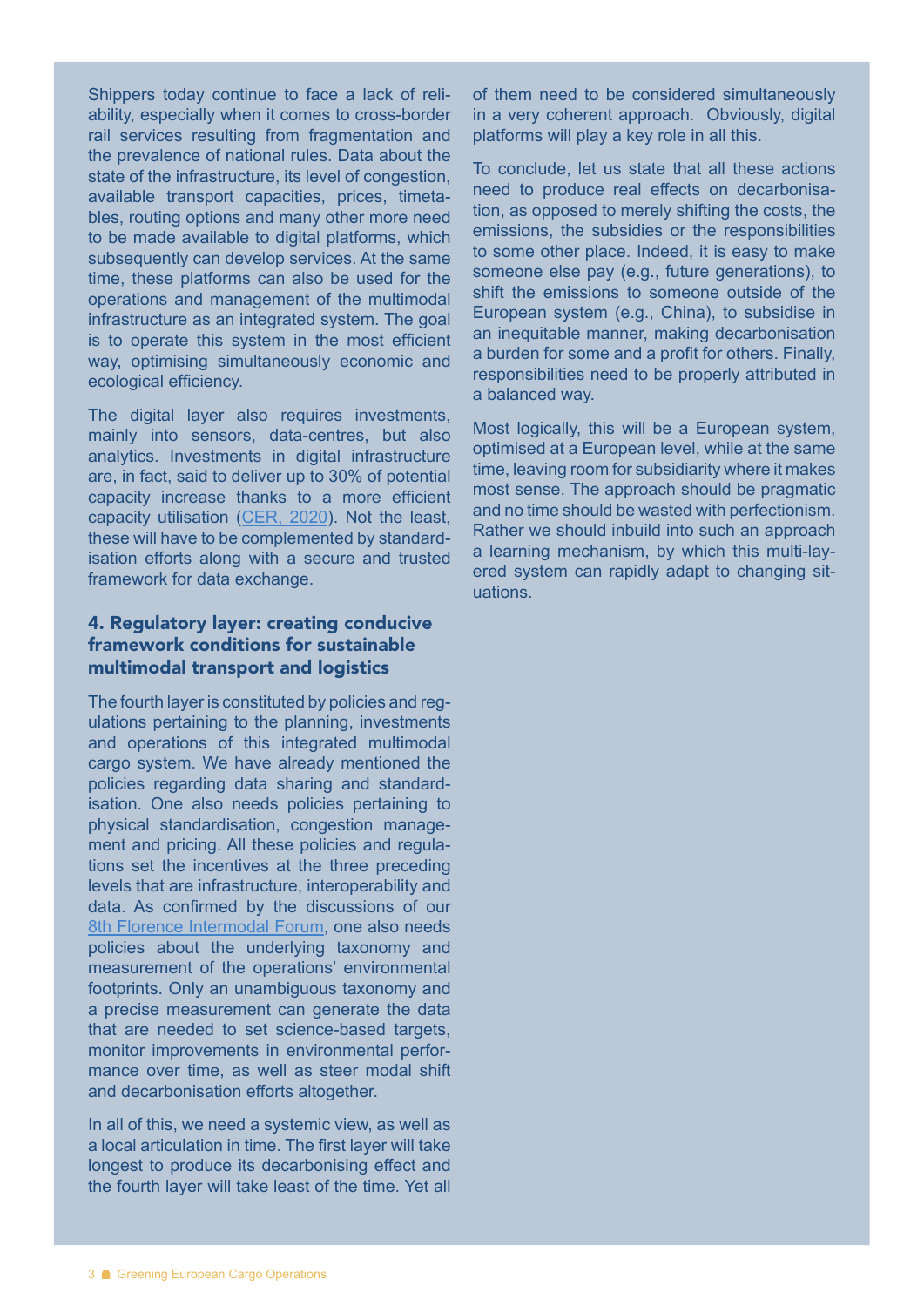# Main Takeaways from the **Discussions**

By Teodora Serafimova, Florence School of Regulation – Transport Area

The [European Green Deal](https://ec.europa.eu/info/sites/default/files/european-green-deal-communication_en.pdf) provides for a collective 90% reduction of greenhouse gas (GHG) emissions from transport by 2050 compared to 1990 levels. This poses a particular challenge for freight transport, whose activities are predicted to increase by another 50% by 2050, and calls for urgent measures to be implemented to curb the sector's emissions. The [Sustainable](https://ec.europa.eu/transport/sites/default/files/legislation/com20200789.pdf)  [and Smart Mobility Strategy](https://ec.europa.eu/transport/sites/default/files/legislation/com20200789.pdf) (SSMS) published in December 2020 sets out to achieve the objectives of the Green Deal by putting forward an action plan of 82 initiatives in 10 dedicated flagship areas. The [8th Florence Intermodal](https://fsr.eui.eu/event/8th-florence-intermodal-forum-greening-european-cargo-operations/)  [Forum](https://fsr.eui.eu/event/8th-florence-intermodal-forum-greening-european-cargo-operations/) provided a platform for discussion on two of these initiatives, namely multimodality and carbon accounting.

The SSMS establishes the three guiding pillars to decarbonise transport, including the need for all modes of transport to become more sustainable, the need for green alternatives to become more widely available in a multimodal system, and the need to enact the right incentives to drive the transition.

Multimodal transport is more sustainable, especially as compared to road only transportation, given that it supports the reduction of negative externalities while rendering the transport system more agile and resilient. The availability of infrastructures, such as transhipment terminals and a comprehensive transport network covering the main transport routes, constitutes an essential precondition to boosting the share of sustainable multimodal transport. To this end, the European Commission is currently preparing a revision of the [Trans-European Transport Network \(TEN-T\)](https://ec.europa.eu/info/law/better-regulation/have-your-say/initiatives/12532-Trans-European-transport-network-TEN-T-revised-guidelines/public-consultation_en)  [Guidelines](https://ec.europa.eu/info/law/better-regulation/have-your-say/initiatives/12532-Trans-European-transport-network-TEN-T-revised-guidelines/public-consultation_en), with a proposal expected in the fourth quarter of 2021. By reviewing the guidelines, the Commission will seek to ensure that the TEN-T is integrating and interconnecting all transport modes by safeguarding the availability of the necessary infrastructure. What is more, in 2022, the Commission will be tabling a new legislative proposal to revise the [Combined Transport](https://www.europarl.europa.eu/legislative-train/theme-a-european-green-deal/file-second-review-of-the-combined-transport-directive)  [Directive](https://www.europarl.europa.eu/legislative-train/theme-a-european-green-deal/file-second-review-of-the-combined-transport-directive) with a view to transforming it into an effective tool to support multimodal freight operations. More specifically, the revision will aim to increase the ambition level and scope of the Directive compared to the previous proposal of 2017.

Furthermore, the Commission is working on a new initiative aimed at establishing a common European framework for the harmonised measurement of transport and logistics GHG emissions, which is expected by the end of 2022. The primary goal of the initiative is to enable the reliable measurement of GHG emissions and a fair comparison between different transport options in the multimodal perspective based on the GHG performance. The availability of precise, validated and reliable information on the GHG aspects of transport operations could incentivise more sustainable choices and become a competitive advantage for those offering greener transport solutions. Currently, a number of various GHG emissions accounting methodologies and calculation tools are in use, leading to scattered and inconsistent data on GHG transport emissions. This situation prevents from a consistent comparison and benchmarking of different transport services based on their GHG performance, thus calling for an overarching EU framework, applicable to all transport modes, to be put into place.

#### Boosting the share of multimodal freight transport

The transformation towards zero-emission mobility requires an integrated multimodal approach to deploy to the largest extent possible the most sustainable modes, such as rail, inland waterways and short sea shipping. The [Combined Transport Directive](https://eur-lex.europa.eu/legal-content/EN/TXT/?uri=celex:31992L0106) is the most important Union legal instrument supporting intermodal<sup>1</sup> freight transport and more specifically the shift to lower emission transport modes (rail, inland waterways and short sea shipping), thereby reducing carbon emissions and other negative externalities of the transport sector. To put things into perspective, when compared to road transport and when carrying the same amount of cargo, rail for example is associated with nine times less  $CO<sub>2</sub>$  emissions, eight times fewer air pollutants, six times less energy consumption and 85 times fewer casualties. One train also means 40 trucks less in traffic.

<sup>1</sup> 'Intermodal transport' is movement of goods (in one and the same loading unit or a vehicle) by successive modes of transport without handling of the goods themselves when changing modes. It is hence a type of multimodal transport. 'Multimodal freight transport' is carriage of goods by at least two different modes of transport. 'Combined transport' is a subset of intermodal transport meeting certain criteria defined in the Combined Transport Directive.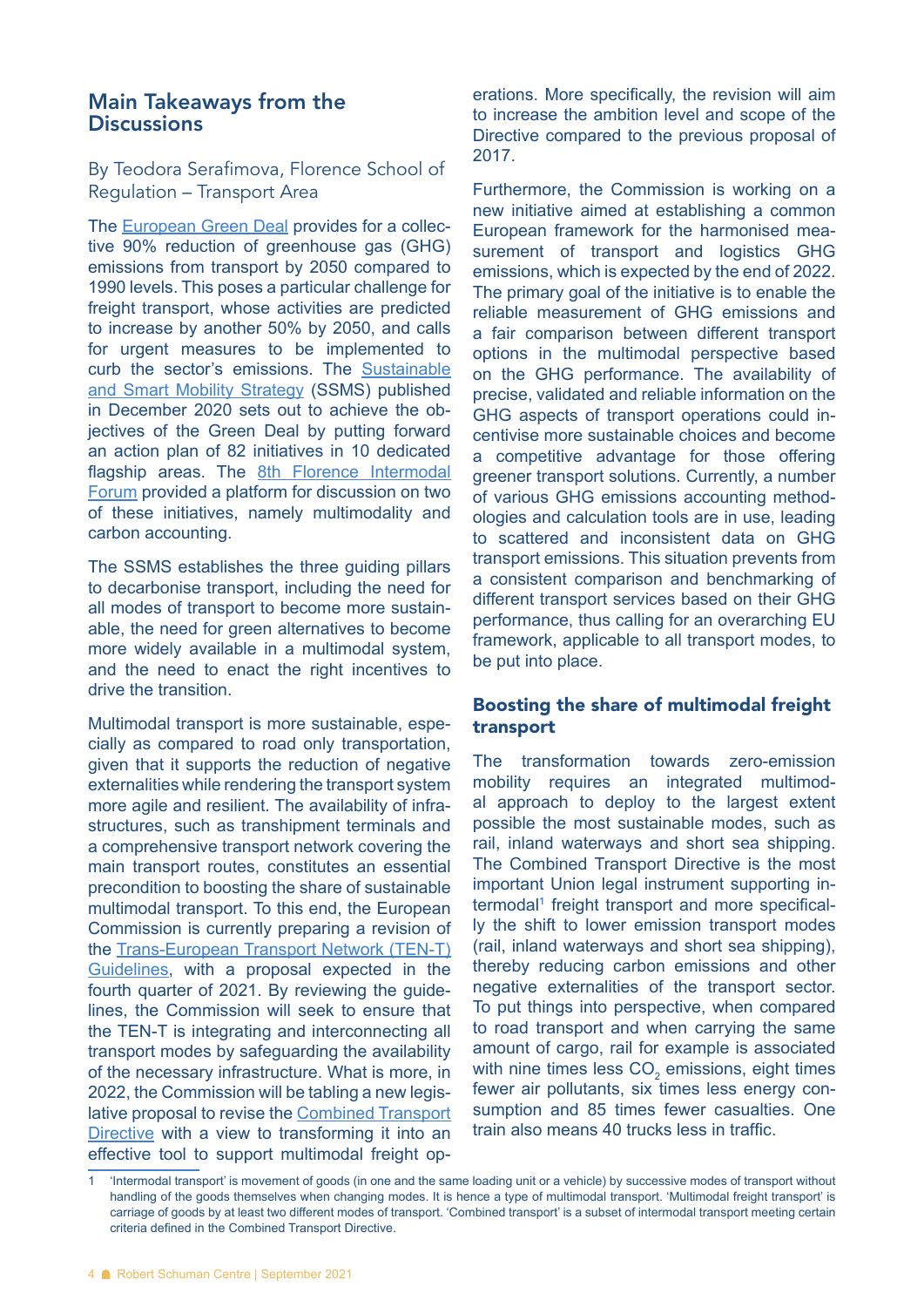Despite its lower environmental footprint, its ability to carry larger volumes, and its higher energy efficiency, rail freight requires consolidation and massification to achieve large volumes. This, in turn, comes with extra costs when compared to road only transport. In addition, even if the main part of a journey takes part on rail, there is usually the need for a road leg for the last- and first-miles, shunting and transhipment in terminals. This makes intermodal transport always more complex and costly than road only transport. Boosting the share of intermodal transport in line with the objectives of promoting more sustainable freight transport as laid out in the Commission's SSMS will depend on the ability of the sustainable modes to improve their reliability, flexibility and resilience. Support may be necessary to allow intermodal transport to become more competitive over shorter distances.

Rail freight transportation is a European business, whereas 50% of operations are international, which underscores the need for a European approach to regulation. European industry and logistics clusters need to be better integrated and interconnected for better use of rail freight transport. Intermodal rail transport is growing faster than traditional rail freight. In Switzerland, for instance, 70% of transalpine freight transport is on rail, whereas intermodal transport makes up the highest share. This illustrates that it is possible to achieve a high share of intermodal transport as long as the right framework conditions are in place.

Today, the choice of transport mode is primarily driven by cost considerations. Intermodal transport, however, needs to compete with road only transport where the level of internalisation of external climate and environmental costs is currently lower than for other modes. Internalising the external costs of transport will thus be vital in driving the competitiveness of cleaner options and advancing the EU's cleaner transport objectives. It is also important to provide complete and transparent information to transport users about climate and environmental performance of their transport choices. Drawing on the fact that most road transport operators tend to be SMEs, participants called for the need to incentivise them to consider intermodal choices and make the necessary investments into equipment (e.g., craneable semitrailers, swap bodies). While EU level measures will need to be implemented to better account for the CO<sub>2</sub> cost of road transport

operations (e.g., revised [Eurovignette Directive](https://ec.europa.eu/transport/modes/road/road_charging/charging_hgv_en) on charging for road infrastructure use), participants also called for support mechanisms to move away from unimodal towards multimodal solutions. To put things into perspective, participants quoted studies indicating that a handling cheque of  $€40$  per unit from road to rail or barge to compensate transhipment costs could enable the removal of ca. 1.300.000 truck trips from the road. Furthermore, participants urged the need to reflect on who would be the right recipients of such support (i.e., the operator, shipper, forwarder) to ensure its effectiveness in driving the uptake of intermodal solutions.

A systemic view of transport is crucial to safeguard functioning supply chains and the resilience of the entire system in times of crises. The lessons learnt form the Rastatt accident, which in 2017 paralysed rail freight traffic during seven weeks on the Karlsruhe-Basel line of the Rhine-Alpine Corridor, have still not been sufficiently implemented. Despite the TEN-T Guidelines, a common European approach to infrastructure is still missing. In view of this, participants were unanimous over the need to ensure that both major and minor disruptions and temporary capacity restrictions are to be managed in a more flexible and swifter manner in the future by reinforcing Rail Freight Corridors.

While maintenance and construction works are necessary, participants underlined that these works need to be coordinated across the borders and in case of disruptions even postponed to optimise capacity and reduce costs and risks for railway operators. Furthermore, additional infrastructure investments into terminals and network expansion are necessary to ensure more capacity on the lines, sufficient train frequencies, and better reliability. While there was consensus over the critical role of digitalisation and automation in further boosting the efficiency of freight operations across the network, terminals and hubs, and thereby optimising capacity, participants cautioned against excessive data requirements, which could act as barrier to market entry.

Moreover, the need to implement minimum train parameters in terms of length, weight and profile (i.e., 740 m, 22,5 tons axle load, P400) on the railway infrastructure was highlighted as a means to optimise the capacity and productivity of rail freight. Pointing to the current lack of facilitation on access to intermodal terminals, participants called for additional aspects to be factored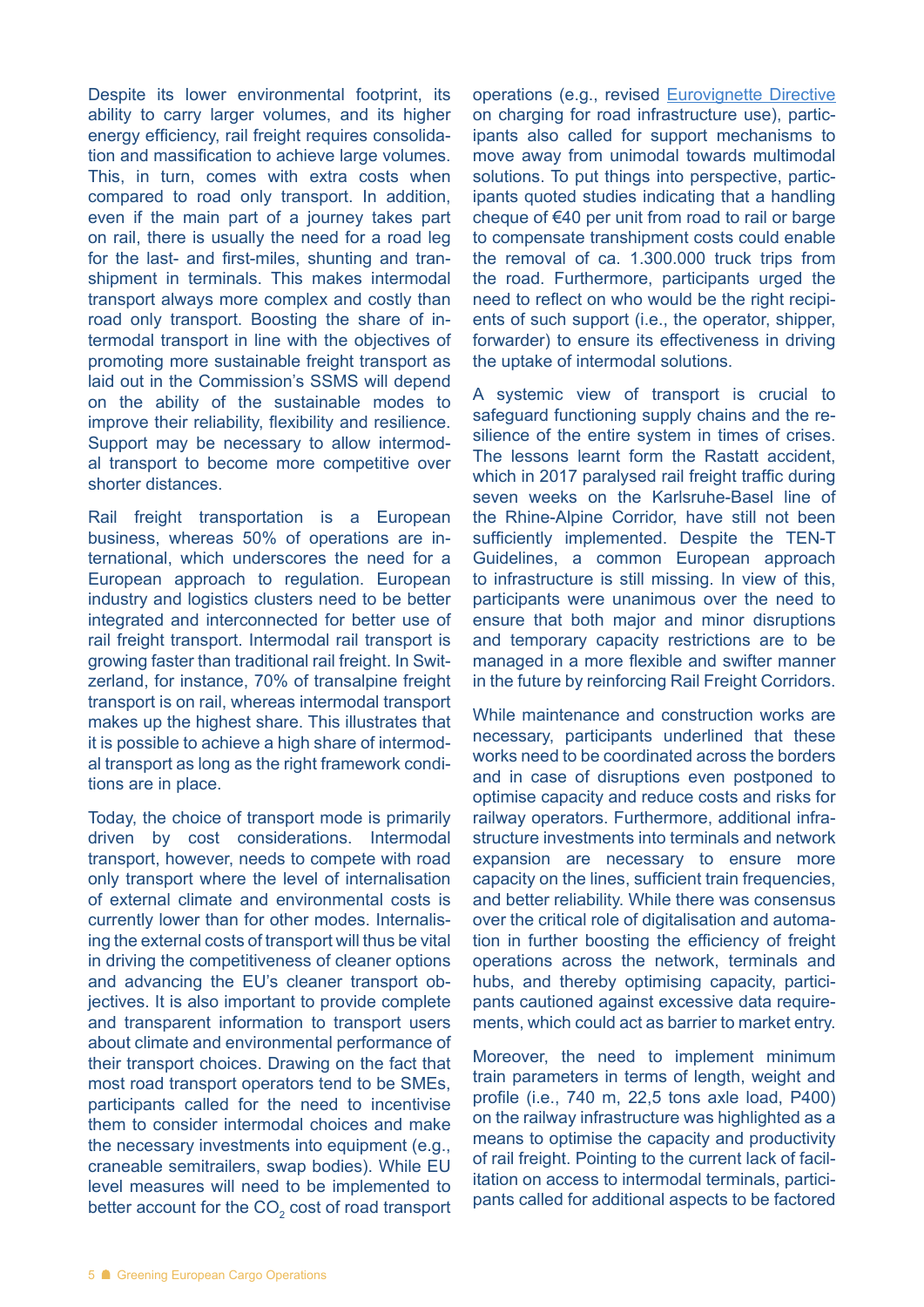into the revision of the Combined Transport Directive, such as access to terminals and flexibility to switch terminals in case of capacity issues. Stakeholders underlined also the need to make semi-trailers craneable, quoting that 75% of transalpine transit in Switzerland relies on semi-trailers. Revised TEN-T Guidelines should also provide for a sufficient European terminal network with both, vertical and horizontal handling technologies in order to enable the take-up of intermodal transport.

The discussions revealed that use of intermodal transport is not only relevant for longer distances but also for shorter distances (i.e., less than 300 kilometres). Here the Belgian case has been illustrative, given that roughly 50% of road transport operations are purely national, whereas 21% are export-related, 18% import-related, and only 10% transit-related. 12% of Belgian road transport is over short distances with high rail affinity (e.g., chemicals, chemical products, basic metals, wood etc.). Shifting this 12% of goods onto rail would result in a doubling of rail freight in the country. This calls for greater emphasis to be placed on short-distance trains, which in turn can also foster growth in rail freight over longer distances. Rendering intermodal transport over shorter distances more competitive will necessitate reducing costs linked to control, holding, first- and last-mile, handling and transportation time, while compensating transhipment cost.

While rail freight has attracted particular attention, it should be noted that intermodal transport extends beyond rail to inland waterways and short sea shipping, both of which, given saturation of railways, play an increasingly important role in intermodal transport. Participants urged the need to simplify the 'motorways of the sea' concept and identify a clear project type to streamline funding rules and criteria. In the ports of Antwerp and Rotterdam, for example, the vast majority of cargo transported to the ocean ports relies on a combination of trucks and inland waterways. Even though a high density of traffic flows to ports, a shift to rail and inland waterways continues to fall short of expectations. One hurdle has been the climate change-induced low water levels on the Rhine river, which led to a temporary switch back to trucks. Rail freight would need to become more attractive in terms of flexibility, reliability, and service quality to be seen as a feasible link to deep-sea ocean vessels. In terms of infrastructure, last-mile connections and a strategic network of terminals in

proximity to the ports is crucial in order to shift also short distance transport to rail or barge and alleviate congestion in urban areas.

The EU approach to greening transport has been two-fold: to render each mode more sustainable and improve the functioning of the transport system as a whole. While greening each mode is costly, rendering the entire system more efficient can reduce costs. For many years transport has been regulated in modal silos, which in turn stands in the way of achieving system-level optimisation. A takeaway from the discussions was the need to improve modal cooperation and interaction. The pursuit of more sustainable transport objectives and the subsequent decrease in the share of unimodal transport, it was argued, should not result in efficiency reductions in the use of another transport mode. While some stakeholders were supportive of a night-time driving ban for trucks, others cautioned that it could severely constrain supply chains and create even more bottlenecks during daytime for intermodal transport, in particular its first- and last-mile connections.

There is currently limited data on freight transport capacity utilisation (in terms of load factors and empty runs) on the European level, as neither Eurostat nor national governments collect such data. In the absence of a solid understanding of how well the assets are being utilised, there is a tendency to fall back on average figures. Participants noted the existence of a modal bias in reference to the fact that assumptions made for the utilisation of trains tend to be higher than the average assumptions for road freight. This calls for greater transparency on the vehicles' load factors to deduct how this impacts the relative carbon intensity.

The Combined Transport Directive takes an intermodal approach, though its scope is currently limited. Its revision will be an opportunity to pave the way for a European level sustainable multimodal freight regulation. The revision will consider the scope of operations and the range and eligibility criteria for regulatory and economic support measures. The Commission will also analyse whether any obligations need to be set on terminal or transport operators (e.g., on exchange of data) to ensure efficient performance of terminals, to ensure that the existing capacity is best used. Participants welcomed an extension of the definition of 'combined transport', taking into account the development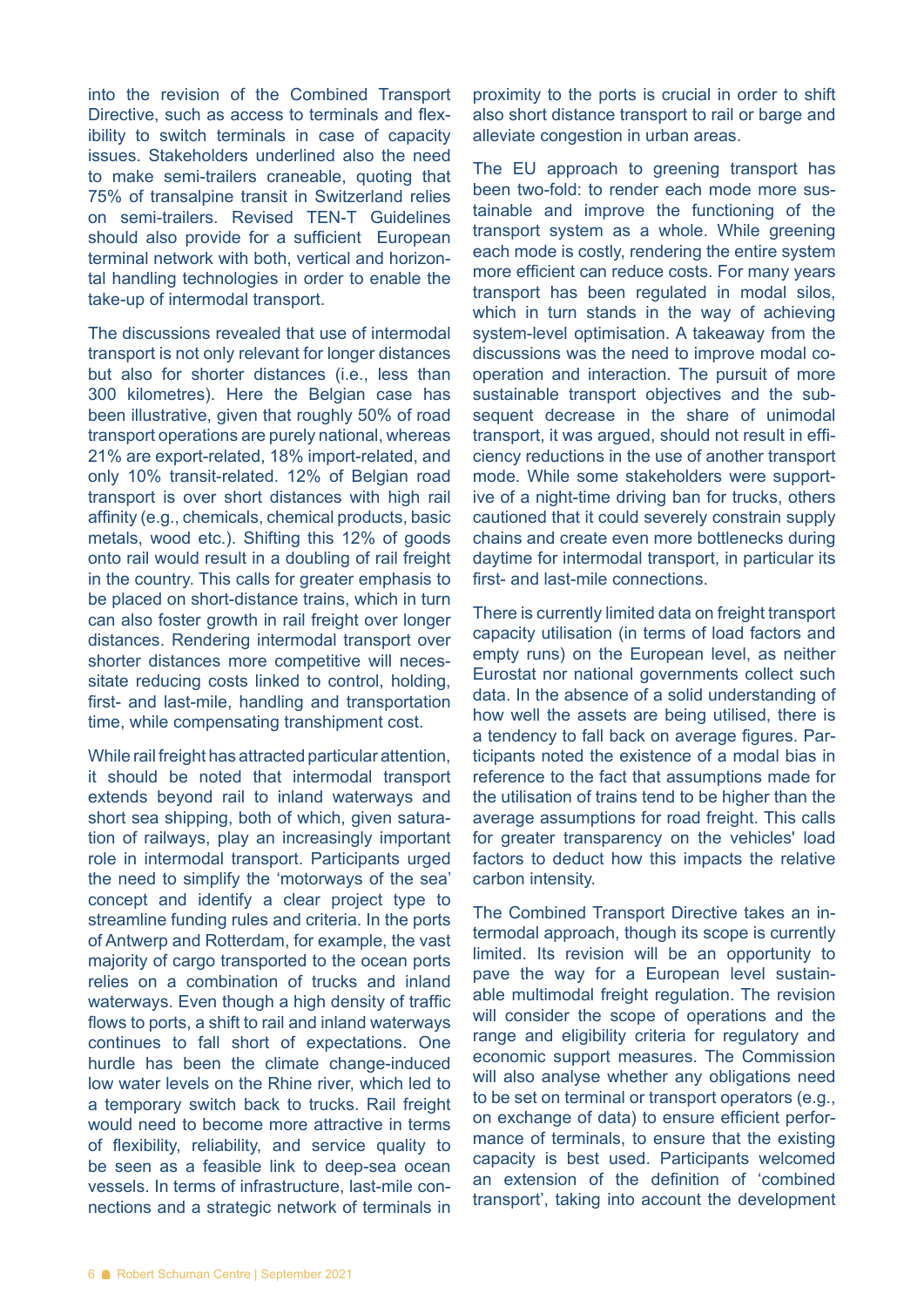of the freight transport market. Though there was broad agreement over the need to extend the scope of the Directive, the question remains as to whether a sub-section should be kept for the current combined transport definition together with Article 4 to maintain the benefits linked to it. Participants cautioned that if the current scope were to be extended to incorporate all intermodal transport or a bigger sub-set of intermodal transport while retaining Article 4 in its current state, there would be strong resistance from national governments and the European Parliament.

Support was expressed for a common European framework setting out the conditions for eligibility of the support under the Combined Transport Directive instead of different national approaches, in particular, to ensure smooth functioning of the EU internal market. The continued exemption of the road leg of combined transport from cabotage rules is necessary, given that these are, as Ruled by the European Court of Justice, an integral part of international transport chains. At the same time, participants underlined the need to avoid a situation where the Combined Transport Directive rules are used to circumvent the cabotage restrictions in pure road transport. Among the proposals to boost the efficiency of intermodal transport was the need to permit higher weights on road legs (e.g., by defining 48-ton or 52-ton zones around combined transport terminals). Existing and new privileges for road haulage (e.g., public support for transhipment, road charges exemption) should be set so that these would incentivise intermodal transport.

The revision of the Combined Transport Directive cannot be tackled in isolation and needs to be seen in the broader regulatory context by considering its interplay with the [Rail Freight Corridors](https://ec.europa.eu/transport/modes/rail/infrastructures/rail_freight_oriented_network_en)  [\(RFCs\) Regulation](https://ec.europa.eu/transport/modes/rail/infrastructures/rail_freight_oriented_network_en) and the [TEN-T Regula](https://ec.europa.eu/transport/themes/infrastructure/ten-t_en)[tion](https://ec.europa.eu/transport/themes/infrastructure/ten-t_en), among others. What is more, the ongoing revision of the [Community guidelines on State](https://eur-lex.europa.eu/legal-content/EN/TXT/?uri=celex%3A52008XC0722%2804%29)  [aid for railway undertakings](https://eur-lex.europa.eu/legal-content/EN/TXT/?uri=celex%3A52008XC0722%2804%29) will be instrumental in accelerating modal shift objectives in the shorter run. In particular, participants noted that current thresholds for State aid need to be raised and the authorisation process streamlined. Not the least, participants agreed that the revised Combined Transport Directive needs to reflect digitalisation of freight operations.

# Establishing a European framework for the harmonised measurement of transport and logistics greenhouse gas emissions

The idea to establish a harmonised EU carbon accounting mechanism dates back to the Commission's [2011 White Paper on Transport.](https://ec.europa.eu/transport/themes/european-strategies/white-paper-2011_en) In the subsequent years, the European Commission supported specific actions and research projects undertaken by industry to harmonise the carbon footprint measurement in transport. In 2020, the common framework for GHG emissions accounting was recognised as an important measure to support the green transition of the transport sector, and as such, it became part of the Action Plan launched by the Commission in the context of the [Sustainable and Smart Mobility Strategy.](https://ec.europa.eu/transport/themes/mobilitystrategy_en) The 8<sup>th</sup> Florence Intermodal Forum discussions demonstrated a growing interest also on the part of the industry, which is becoming increasingly aware of the business case related to carbon accounting. Firstly, improving the efficiency of operations offers win-wins in terms of cost and environmental emissions savings. Secondly, the ability to demonstrate improvements in environmental performance stands to attract environmentally-conscious customers willing to pay extra for greener solutions. The Forum focused on the 'freight' aspects pertaining to the setting up of a common carbon accounting framework.

The measurement of emissions is an essential prerequisite for managing the decarbonisation process. In the absence of accurate data, it is impossible to adequately commit science-based targets, assess options for decarbonisation, and track progress in reducing emissions over time. On the macroeconomic level, a harmonised measurement of emissions allows for consistency and comparability, which in turn, are crucial factors in enabling shippers to compare the carbon reports received from different forwarders. However, having a sophisticated carbon accounting system in place will not suffice unless all cargo operators use the same methodology. The future framework for calculating GHG emissions needs to be reliable, relevant, and accurate to enable adequate comparison of emissions from transport operations, thereby placing all modes and operations on equal footing. These attributes will be decisive in determining the framework's acceptance and use by all stakeholders. On the microeconomic level, individual businesses are confronted with the challenge of allocating CO<sub>2</sub>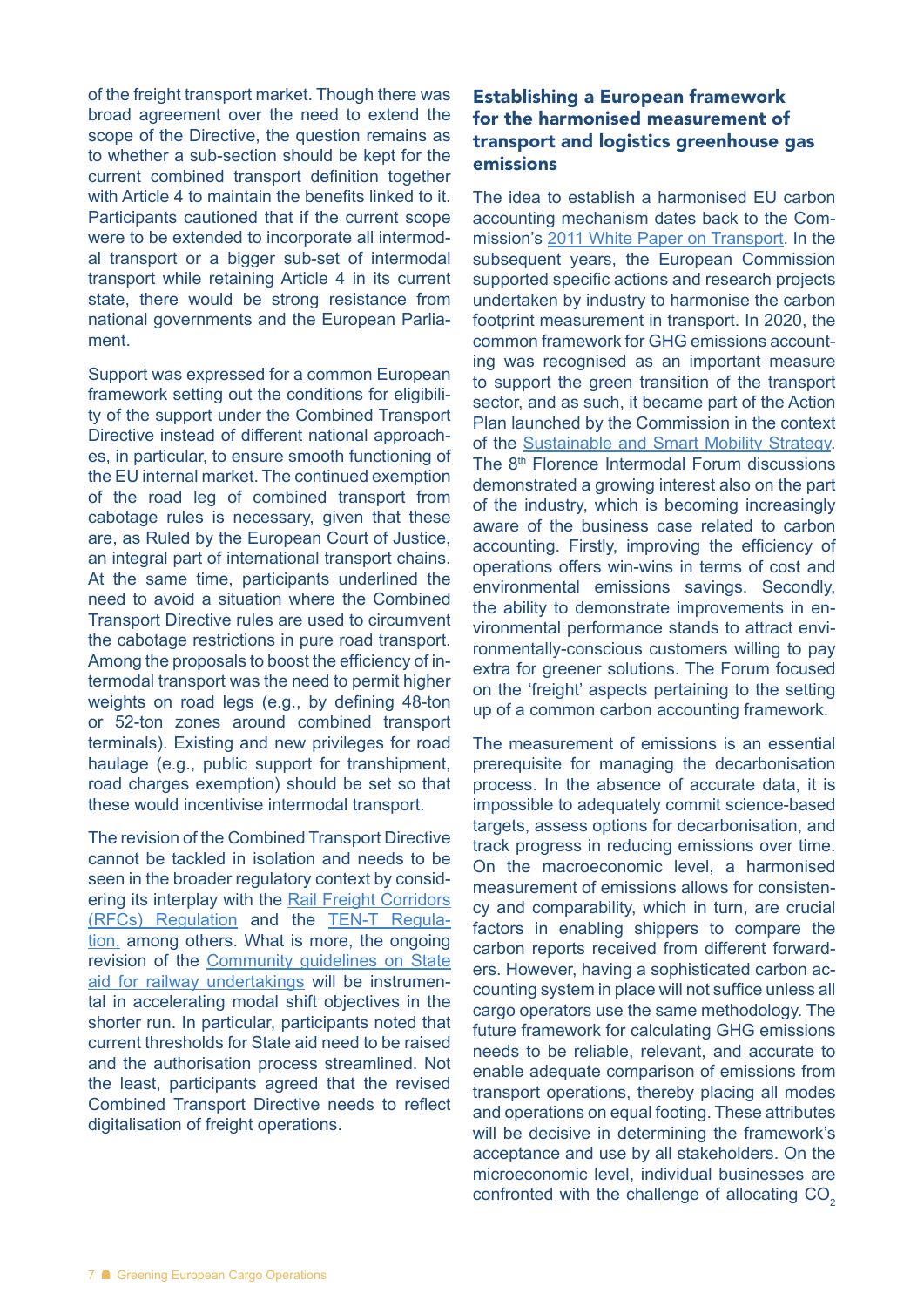data, where vehicle capacity is shared (e.g., passenger and freight as in the case of bellyhold freight or multiple consignments of varying density) and the proper methodology should help them alleviate these technical issues.

Data sharing lies at the heart of this exercise and is determined by the companies' ability to collect and analyse emissions data. In the early stages, shippers outsourcing their logistics have had to rely on a so-called activity-based approach to measuring carbon emissions based on ton-kilometre estimates of  $CO<sub>2</sub>$  emissions. Over time, ideally, one should move away from this approach towards an energy-based system of calculation where users and operators have access to the energy data. This would enable the shift from default industry averages towards company-specific data.

One important question, which has triggered significant debate recently, pertains to the delimitation of the boundaries of the logistics emission calculation. Firstly, organisational boundaries distinguish between direct emissions vs emissions outsourced to logistics providers, for example. The so-called activity boundaries differentiate between core activities and peripheral/ancillary activities. System boundaries, on the other hand, consider emissions from the vehicle operation, or so-called tank-to-wheel measurements, energy supply chain emissions, well-to-wheel, emissions from maintenance and servicing of freight vehicles, maintaining transport infrastructure, manufacture and scrappage of freight vehicles, and not the least, emissions linked to administration, IT, personnel. Lastly, the hierarchical boundary relates to the level at which one measures the freight-related emissions, i.e., at the corporate level or drilling down to the supply chain level for individual products.

A critical issue discussed was the level of disaggregation. A recent survey of carbon measurement capabilities in European logistics, which interviewed 90 European businesses, found that 15% of respondents did not measure logistics emissions at all. 25% of businesses claimed they were calculating their emissions at a disaggregated level and making data available for external use to their shareholders and customers. Another survey of 800 small and medium-sized European road companies showed more worrying results, whereby 43% of respondents claimed they did not have any measurement capabilities, whereas 32% were measuring

emissions at the company level and only 25% at the customer level. These findings illustrate the still long journey ahead in getting SMEs to do carbon accounting more systemically.

There has been also growing pressure to undertake carbon accounting at the product level (e.g., eco-labelling products). Participants underlined that a multi-dimensional measurement of carbon emissions from logistics would be necessary to provide correct data and allow for standardisation across supply chains, industry sectors, commodities, and transport modes. While it is widely recognised that rail and inland waterways are much more environmentally friendly modes, participants pointed out that the road sector has seen an increasing focus on decarbonisation and the collection of data at a much more granular level to demonstrate environmental performance improvements. A similar change in terms of obtaining data to back up and demonstrate changes and report on a global basis across rail and inland waterway sectors has not been observed. Participants urged all modes to follow suit in making the step change in the data availability and provision to feed into the intermodal calculation (e.g., emissions per ton-kilometres).

Failure to upgrade the emission factors used for the different transport modes could hamper the ability to capture the environmental performance of transport modes over time. In view of this, the carbon accounting framework needs to be future-proof in terms of reflecting the continuous technological progress in the individual transport modes and operational practices. Here, the [EcoTransIT](https://www.ecotransit.org/en/) calculation engine was presented as an example of the commonly used tools by forwarders, given that its calculation parameters enable differentiation between motorways, city and rural areas. The need for carbon calculations to be sufficiently detailed was highlighted in order to reflect strategic and management decisions (e.g., investments into Bio-LNG trucks).

There was a firm agreement among participants over the need for a common carbon accounting framework. They also underlined the importance of following a door-to-door approach (in the multimodal supply chain), and taking into account the  $CO<sub>2</sub>$  emissions not only from the transportation but also those related to handling, among others. Furthermore, besides comparing the carbon intensity of modes today, participants urged for modal split policies to be based on pro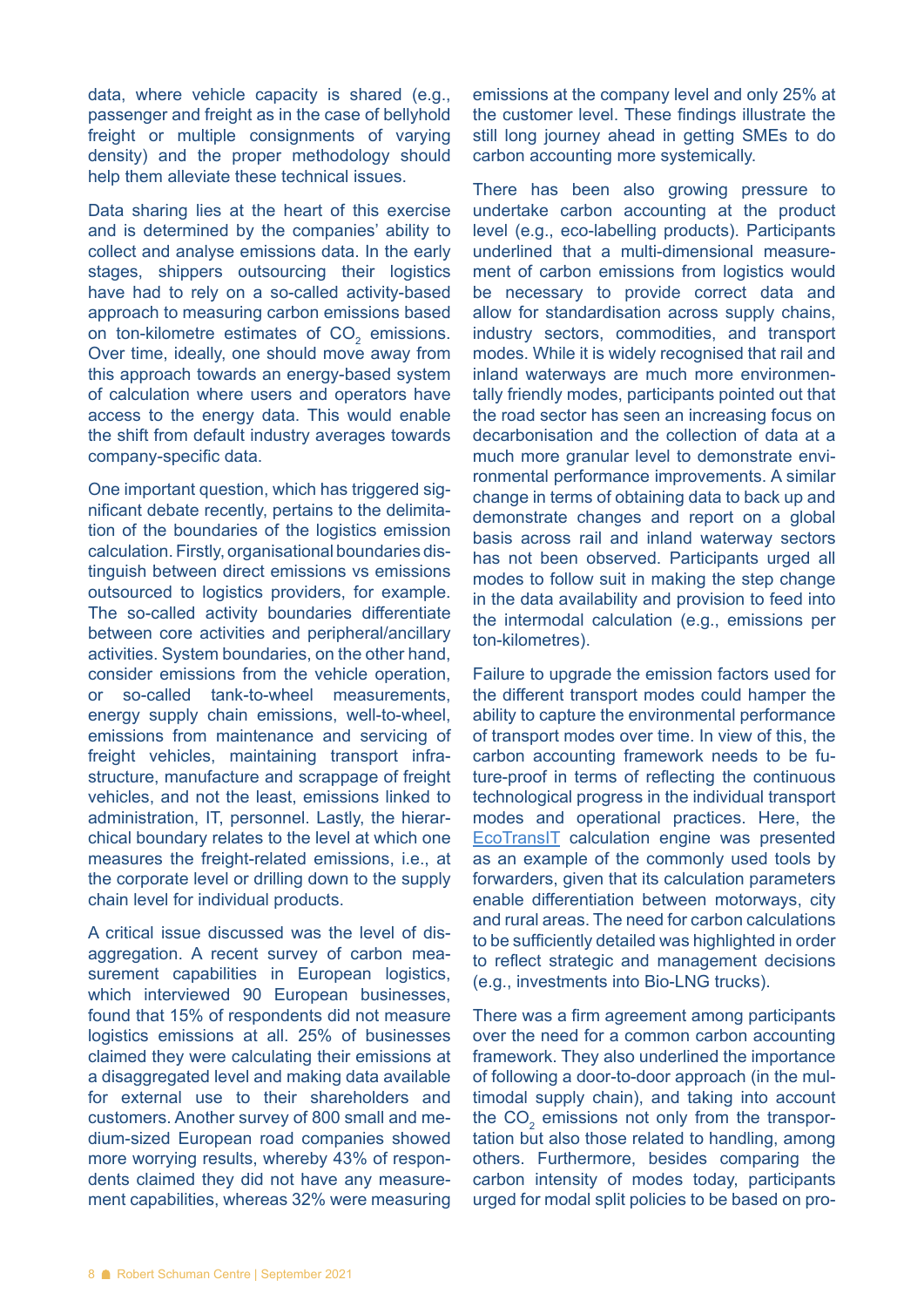jections of future differentials in carbon intensity. Even if it is foreseen that a considerable share of road transport is to be electrified by 2030, there will still be a strong need for a modal shift, given uncertainties regarding the carbon intensity of the electricity production.

Efforts towards a common carbon accounting framework should preferably build on existing research projects and the [Global Logistics](https://www.smartfreightcentre.org/en/how-to-implement-items/what-is-glec-framework/58/)  [Emissions Council \(GLEC\) Framework.](https://www.smartfreightcentre.org/en/how-to-implement-items/what-is-glec-framework/58/) The GLEC framework was considered to have promoted the standardisation of GHG emissions accounting methodologies and reporting standards, and in doing so, to have attracted a high degree of industry engagement. Participants agreed that GLEC offers the most suitable industry standard for the measurement of emissions available both in Europe and globally and therefore welcomed its substantial contribution to the ongoing work on the global ISO standard on the quantification and reporting of GHG emissions arising from operations of transport chains.

Notwithstanding, some participants underlined that the GLEC Framework would not disappear or diminish in importance once the new ISO standard has been published. On the contrary, it was argued that its relevance would become even more evident in supporting the implementation of the ISO standard for two main reasons. Firstly, the GLEC framework is a flexible mechanism that allows for updates of inputs, such as emission factors, emission intensities and other new developments, which cannot be easily picked up through the rigid ISO structures. Secondly, given the ISO standards technical wording, it would need to be accompanied by guidelines to assist companies in understanding and implementing the standard. The GLEC Framework already provides such guidelines, which enjoy a high degree of backing from the industry.

Participants also underlined the importance of ensuring alignment between EU regulations and the international regime to avoid excessive administrative burdens and double reporting obligations. Here reference was made to the maritime sector, covered by both the International Maritime Organisation's (IMO) Data Collection System (DCS) and the [EU's Monitoring,](https://eur-lex.europa.eu/legal-content/EN/TXT/?uri=CELEX:02015R0757-20161216)  [Reporting and Verification \(MRV\) System.](https://eur-lex.europa.eu/legal-content/EN/TXT/?uri=CELEX:02015R0757-20161216) In light of this, the need for a harmonised global approach was welcomed as a means to keep the administrative burden for companies, and especially SMEs, to a minimum.

Collaboration was considered a critical factor in fostering a sector-wide uptake of carbon accounting practices. This can be achieved for instance by means of launching partnerships between original equipment manufacturers (OEMs), such as truck manufacturers, who dispose of large quantities of data. Thanks to telematics and black box technologies that trucks are equipped with, transport service providers can accurately calculate  $CO<sub>2</sub>$  emissions on a tank-to-wheel (TTW) basis and thereby also derive more accurate well-to-tank (WTT) emissions calculations. There is an apparent need for obligations to be put in place in view of resistance to share data. Participants welcomed a push from the side of the Commission in introducing data sharing obligations on truck manufacturers vis-à-vis customers. The provision of detailed information on the carbon footprint of specific services would increase transparency and help to inform purchase decisions while allowing for the aggregation and comparison of data between the different transport modes and companies. Here the need for interoperability and common approaches to data sharing and declaration structures was highlighted.

Surveys have shown that large numbers of companies do not measure  $CO<sub>2</sub>$  emissions from their operations. In supply chains, shippers and logistics service providers very often rely on the GHG emissions data provided by the transport operators. Therefore in order to enable accurate and consistent GHG performance reports from supply chains and networks, more emphasis should be put on carriers to measure their emissions. This may take the form of certain requirements (e.g., by setting  $CO<sub>2</sub>$  and other environmental metrics as the carrier selection criteria) and/or incentives (e.g., demonstrating benefits of  $CO<sub>2</sub>$  accounting as a measure supporting cost reduction and optimisation of transport operations within a company and across the value chain). Eventually, environmental accounting may also be aligned with financial reporting and integrated into the companies' balance sheets.

Looking at the greening of carbon operations more broadly, participants underlined the need for investments into zero and low emission fuels in all transport modes, not only as regards companies' own fleets but also as regards the entire supply chains, given the fact, that significant shares of operations (and related emissions) are being sub-contracted today. Further, greening best practices such as boosting the electrification of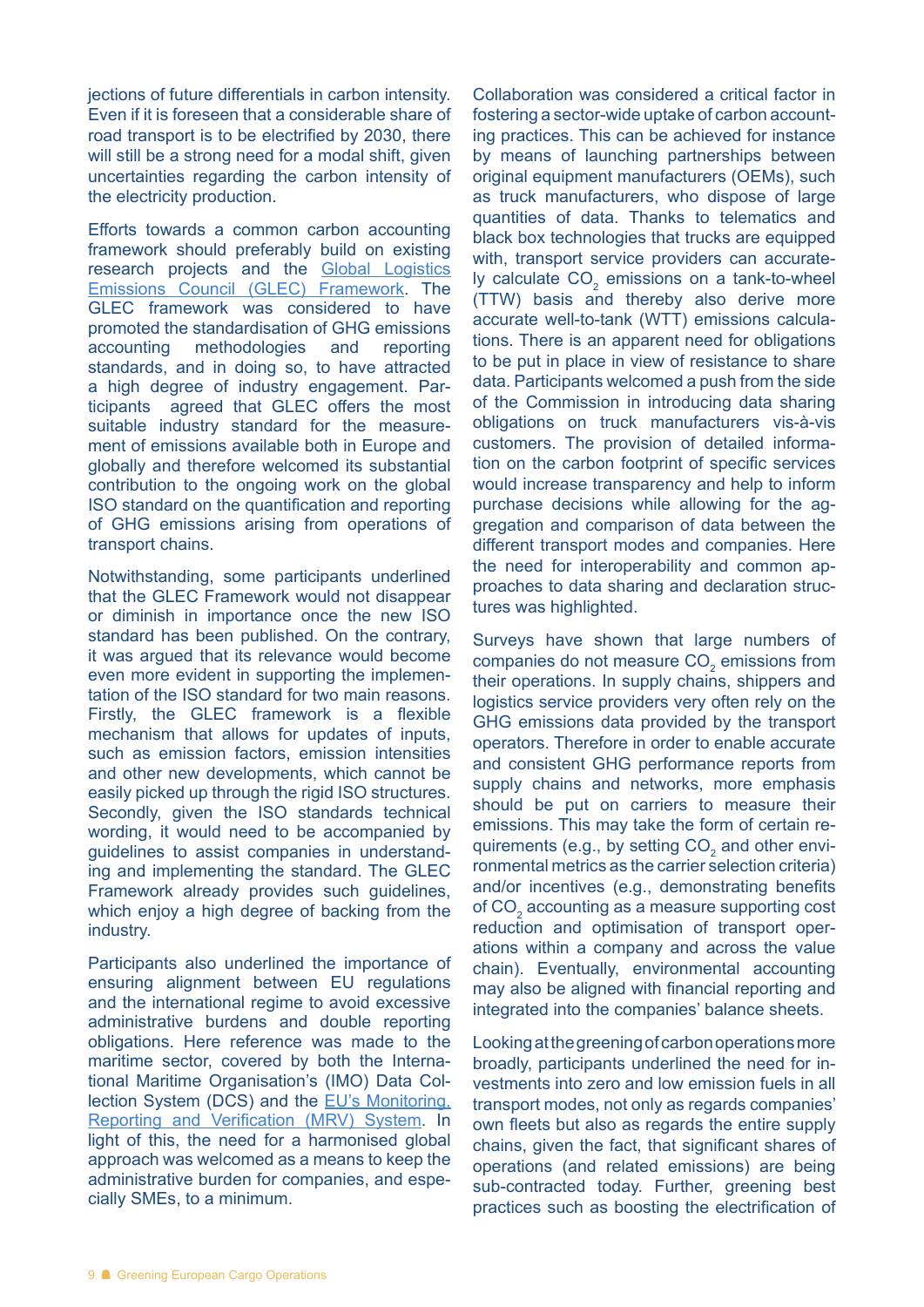first and last miles, and carbon-neutral designs for newly constructed buildings, were raised.

#### Looking ahead

Data lies at the core of both transport greening and modal shift. A better overview of operational data and environmental performance can enable further improvements and optimisation. There are various data collection and sharing systems on the market today, though these are not interoperable, making it impossible to share data between various actors operating in the supply chain, both on the B2B but also on the business-to-administration side. While companies, which measure and report their environmental performance stand to gain a clear competitive advantage, reliance on voluntary private initiatives entails the risk of delivering marginal results and of failing to meet set objectives. Environmental externalities, by definition, are 'outside' the market, and as such, need to be internalised through clear governmental rules and regulations, complemented by monitoring and follow-up where required. In view of this, participants welcomed the enactment of strong governmental steering, setting out the rules to ensure initiatives are centrally coordinated.

One of the tools considered to support GHG information exchange might be for instance the recent [EU Regulation on electronic freight transport](https://eur-lex.europa.eu/legal-content/EN/TXT/?qid=1599226383488&uri=CELEX:32020R1056)  [information](https://eur-lex.europa.eu/legal-content/EN/TXT/?qid=1599226383488&uri=CELEX:32020R1056) (e-FTI Regulation) providing for a harmonised framework for business-to-administration cargo-related data sharing. The Commission intends to have the technical specifications for eFTI ready by 2023, which would then become applicable by August 2025.

Another relevant development in this field is the work of the Digital Transport and Logistics Forum (DTLF), concerning the establishment of a common freight data space based on a federated network of data sharing platforms. This concept aims to facilitate interoperable exchange of data in the logistics chain without imposing central solutions at the EU level, by providing a set of common rules, specific data sharing architecture and appropriate governance mechanism guaranteeing trust, security and level playing field between the actors. Not the least, the Commission is currently working on a so-called mobility data space, which would encompass all relevant digital policies in transport at the EU level, including freight and passenger sectors.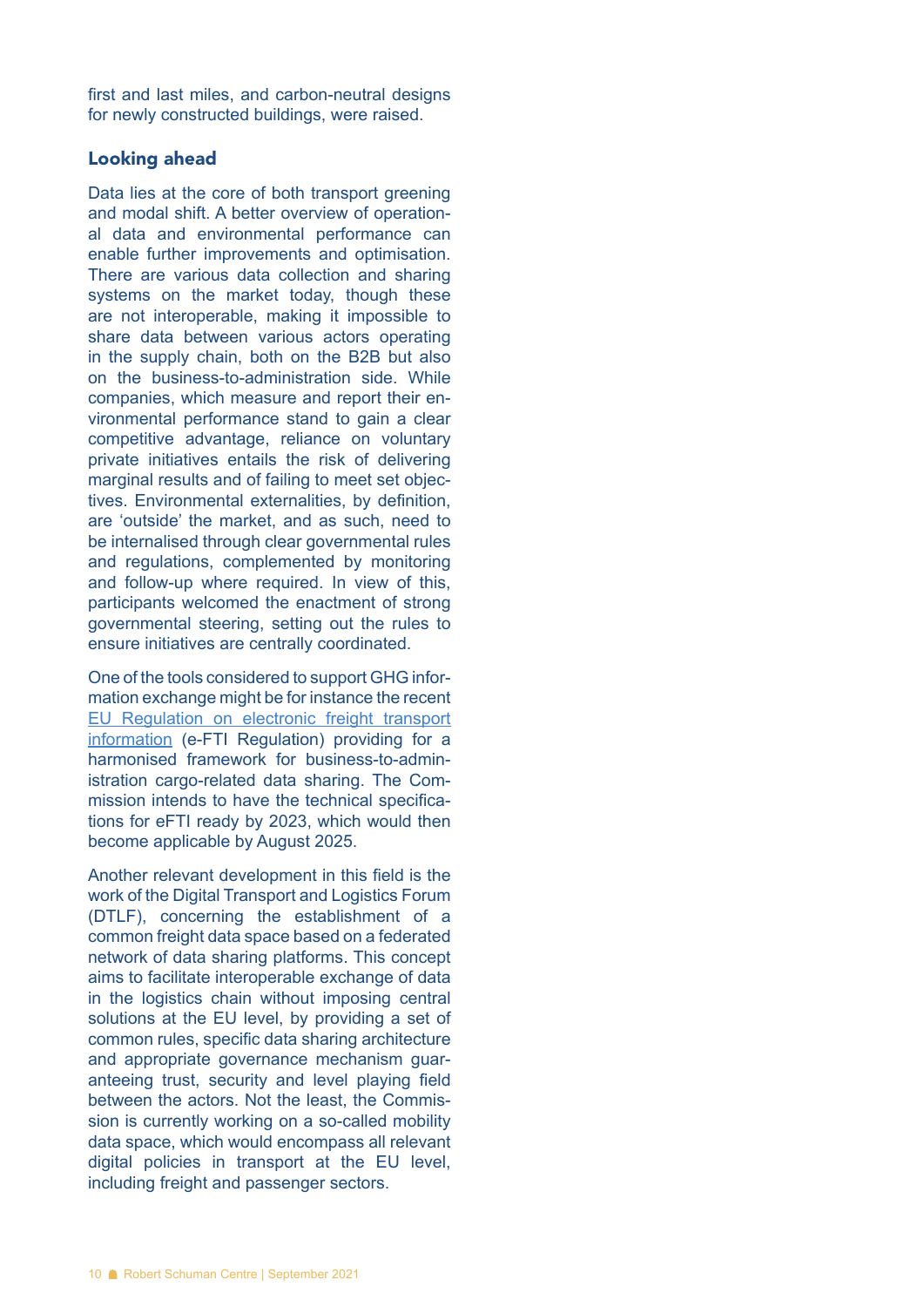# Greening freight transport: policy based on data, but policy!

A comment by Prof. Thierry Vanelslander, University of Antwerp

Policies for greening freight transport are not new. Already in the 90'ies, multimodality and intermodality were high on the European agenda. Heavy investments were made in additional infrastructure, price incentives (subsidies) were awarded, and regulation was established, among others, to separate rail network managers from operators. All these measures were without doubt conditions without which a substantial modal shift could not materialise.

However, this is not sufficient, witness the modal shift figures of the past two decades. Smooth operations in chains are needed. Connectivity, vertically as well as horizontally, needs to be strongly reinforced. Like with the internet, users (shippers) should in fact not care about all the modes and steps that are needed to bring goods from a point of origin to a point of destination: one touch on a button should ideally be sufficient to get the goods shipped. The concept is called Physical Internet. It uses Artificial Intelligence to make optimal use and combinations of information, which is collected in real-time through sensors and automated equipment. We are far from that situation still. Technically, it is not always easy to let different systems talk to each other. But more importantly, there is often a lack of trust or willingness to actually exchange information.

Therefore, it is good that governments and the European Commission, through its Framework Programs in the first place, have approved projects that combine technical system developments with attention for governance. It allows testing in concrete pilots and lets a thousand flowers blossom. The best ones are to make it then to the market, being uptaken by operators.

However, there are a number of risks. First of all, one risks ending up with a multitude of platforms that do not talk and work with each other, but in parallel to each other. 'The cloud' therefore risks materialising in multiple clouds, leaving the sky very cloudy and not achieving the objective of global exchange and connectivity. In fact, that hampers modal shift and keeps cargo within the own silo.

A further risk is that the most powerful players in chains, through the amounts they can invest in overarching systems, will make it at the expense of other, smaller players. One risks ending up with oligopolies or even monopolies. The latter are currently largely unregulated due to their global nature and the absence of a real regulator at global level. That again avoids that the different modalities get optimally combined.

The latter translates into an additional risk: geopolitics comes into play. In search of control of global supply chains, countries favour their own operators, so as to ensure that 'competing' nations cannot develop and conquer parts of the world. A race towards cheaper logistics solutions to enter markets without much incentive to internalise external costs emerges. That way, governments work in favour of their own logistics operators, rather than the latter in function of social welfare.

Another risk is that governments have a tendency to leave not only logistics operations but also governance framework development to private operators. Governments thereby omit their key task: to regulate in function of social welfare. Roles are what they are, and one cannot expect a private party with its own objectives (i.e., profit maximisation, shareholder returns increase, etc.) to act by itself fully in line with what society needs. Inherently, this brings a conflict of interests, in the first place, between public and private interests. Only governments, as elected public representation bodies, can represent societal interests. Governments should therefore take up that role, whether the regulation target is an SME or a large and 'powerful' multinational with big lobbying power.

That brings me to the last risk. Often, data seem to be confused. Of course, operational data are needed to make sure that – well-regulated – platforms and synchromodal systems can function. However, for policymaking, that level of data detail is not needed. Ultimately, using such operational data can help render policy-making more refined and agile. However, what is needed in the first place is higher-level data and even more synthesising indicators. Over the past decades, such data collection has been strongly reduced or even stopped, often for reasons of public budget cutting. The use of operational data available in online systems was often proposed as the perfect alternative. However, not only are such operational data of a different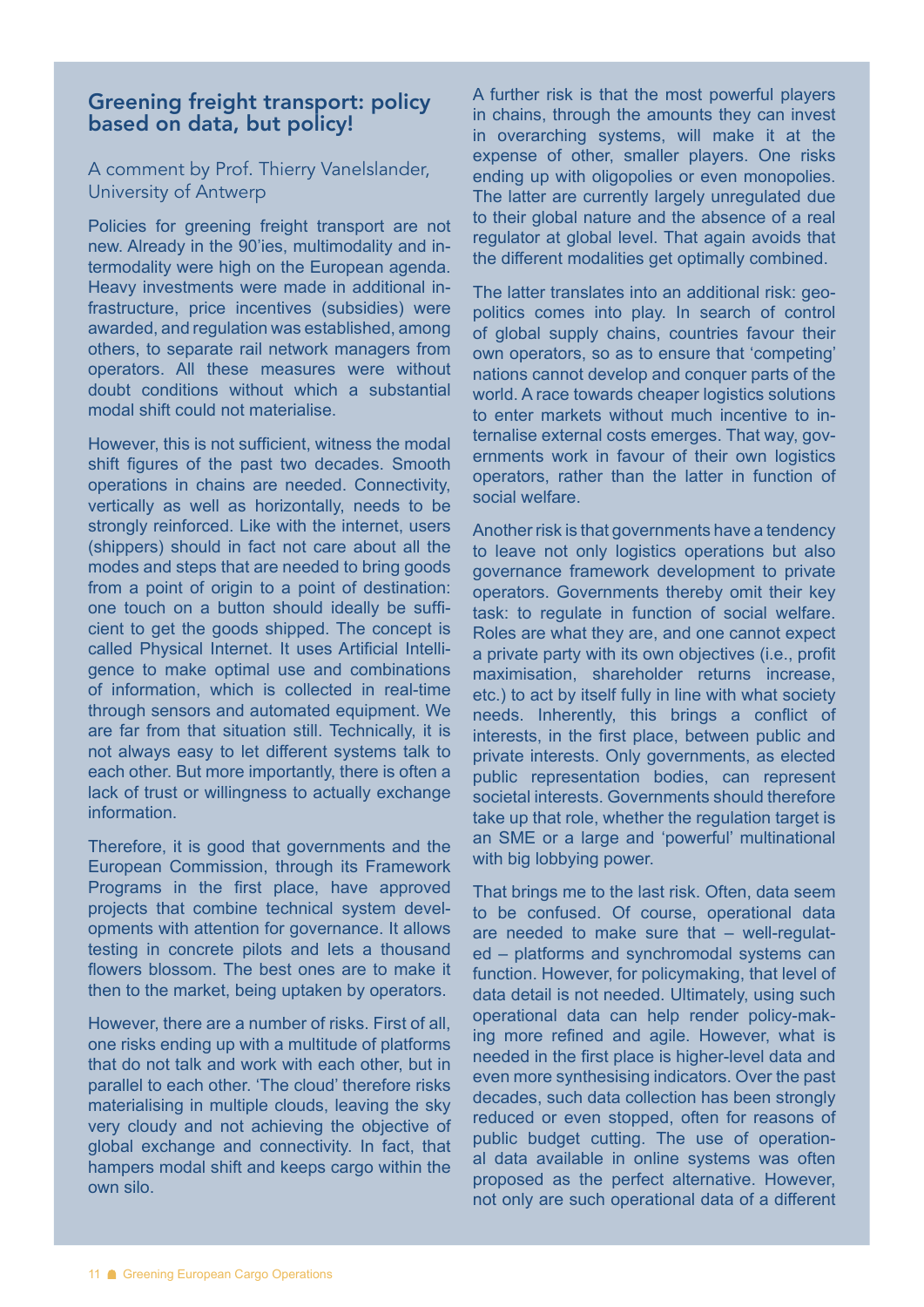nature than what is needed for policy purposes, but even worse, most often the data are private and not accessible to non-involved operators. How can one expect policymakers to have a view on the success of their modal shift actions if such higher-level indicators are not available? How can one take lessons for future modal shift policies if the results of past ones can hardly be evaluated? How can one identify barriers and obstacles, and suggest remedying actions, if such bottlenecks cannot be quantified? It largely seems as if policymakers are sailing blindly, and the history of transport has shown that doing so only leads to more accidents, but not at all to the best transport solutions. Up to governments to embrace this key public competence again!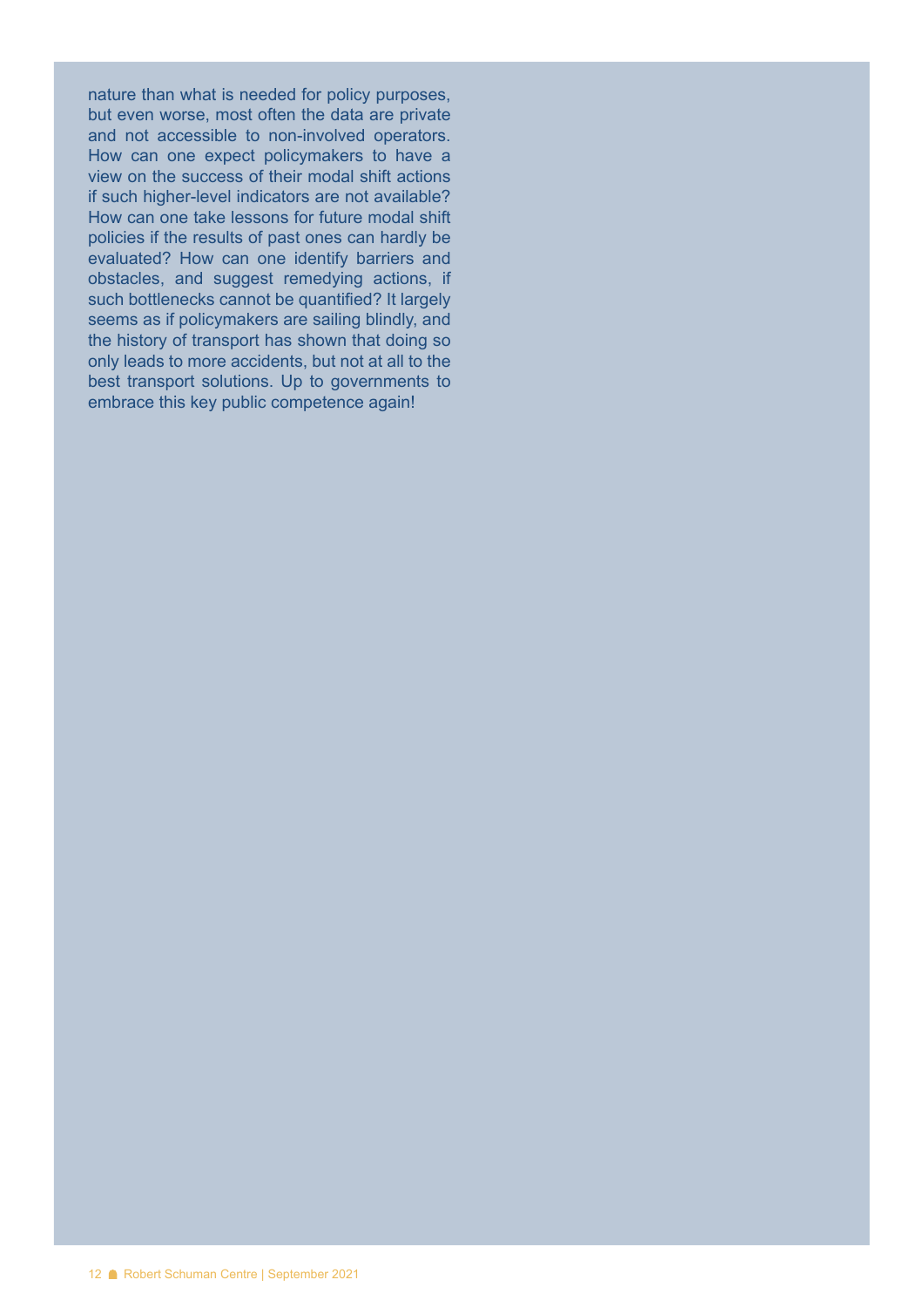## Boosting the Share of Intermodal Transport: A Roadmap for reaching the European Green Deal **Objectives**

#### A comment by Irmtraut Tonndorf, Hupac

Can we double rail freight until 2050, as requested by the EU Green Deal? From an intermodal operator's perspective, we can easily meet and even exceed this target. Intermodal transport has grown by 50% in the decade from 2009 to 2018. We can definitely go for more and offer a much more substantial contribution to decarbonisation. This requires, however, coordinated action between different stakeholders on the European and national level from policymakers to infrastructure managers, railway undertakings and intermodal operators.

#### Enabling regulatory framework

Combined transport bundles the advantages of road and rail, but for historical reasons linked to the enormous growth of the automotive sector since the second world war, rail is currently suffering from significant structural deficits. In order to ensure a fair level playing field between rail and road, the following measures need to be implemented.

- *Reduction of differences in internalisation of external costs:* Road freight causes about six times higher external costs than rail freight. So far, this discrepancy has not been adequately addressed. Therefore, policymakers should establish a regulatory framework that is based on the 'polluter pays principle'.
- *Reduction of Track Access Charges (TACs):* While TACs were waived in 2020 due to the COVID-19 pandemic by some EU Member States for a certain period, their consistent waiver should be considered on a European level as long as the road tolling schemes are not up to par. Such a waiver would enforce conformity between the modes of transport (road and waterways are subject to tolls only in some European states) and ensure a positive impact on rail freight's competitiveness.
- *Revision of passenger priority rules:* Passenger trains are prioritised over freight trains in all European countries – a circumstance that does not apply to road transport.

This leads to shortfalls in efficiency, flexibility, quality and capacity. Therefore, it is necessary to revise the passenger priority rules on a European level to establish a homogenous regulatory framework where rail freight transport can grow in interaction with passenger transport.

- *Reduction of access barriers to intermodal transport:* While containers are perfectly intermodal and can be easily transferred from road to rail and vice versa, swap-bodies and mainly semi-trailers, the dominant loading unit type in continental traffic, require special equipment to be transferred on trains. With few technical arrangements, semi-trailers can be made craneable and therefore access standard intermodal transport without technical obstacles. Policymakers should make sure that craneability becomes standard for semi-trailers within a reasonable time. In the meantime, the retrofitting of today's non-craneable semi-trailers should be subsidised.
- *Establishment of an open data policy:* We need to regulate the establishment of an open data policy involving infrastructure managers, railway undertakings, combined transport operators and logistics service providers. Relevant data must be collected by any participant in combined transport and shared to ensure transparency and collaboration. The regulation of an open data policy and the support of industry standards such as EDIGES contribute to achieving these gains.

#### Enhancing customer-driven physical infrastructure

No combined transport without adequate physical infrastructure! The specific requirements of freight transport need to be considered in all phases such as network planning, building and operations, with special attention to the predominantly international dimension of freight traffic. The following measures are crucial for higher productivity and quality of combined transport.

• *Upgrade of existing infrastructure:* For combined transport to grow above average, we need to foresee consistent investments into the physical infrastructure. In order to increase productivity and to achieve the desired modal shift, the European rail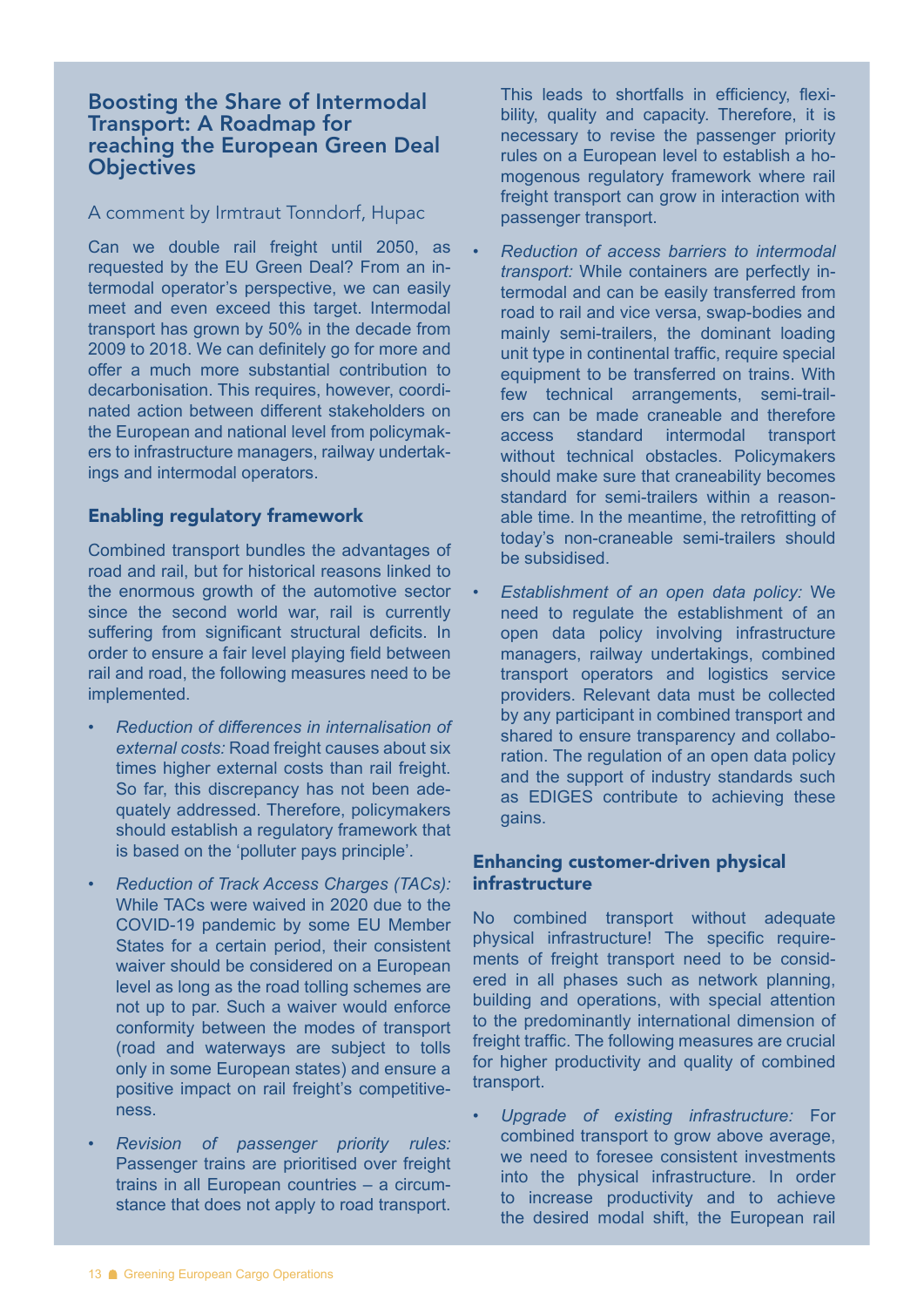network needs to be upgraded to the P400 loading gauge – fit for the 4-meter height of semi-trailers – and a train length of 740 meters. In the meantime, a temporary compensation for the lost productivity due to the "underlength" of trains should be considered. In addition, bottlenecks need to be eliminated, additional high-quality capacity and redundancies are to be created, rail freight corridors must be interconnected for better network effects, and parking tracks need to be available in sufficient quantity.

- *Supplement of terminal capacity:* Decision-makers also need to invest in the terminal infrastructure to create access for freight to the rail network – a prerequisite for further combined transport growth.
- *Standardisation of technical rules and specifications:* Combined transport can grow supranationally if the networks are harmonised and national specificities are abolished. So far, locomotives and drivers often have to be exchanged at borders due to different standards and requirements in many countries. Hence, it is necessary to overcome these burdens by standardisation across Europe. The European Railway Agency needs to be strengthened, and the roll-out of the European Railway Train Management System for the entire rail network should be consistently implemented.

#### The innovation potential of politics

The future success of intermodal transport lies in the hands of today's policymakers. The European Green Deal sets the stage for numerous regulatory reviews – a huge opportunity for strengthening and enhancing combined transport within Europe. The following legislative processes are crucial and require a coordinated effort – let us take the opportunity to lay the foundation for the growth we are striving for!

- *Review of TEN-T Guidelines Regulation*
- *Review of Rail Freight Corridor Regulation*
- *Revision of the Energy Taxation Directive*
- *Revision of the Combined Transport Directive*
- *Revision of the Weights and Dimensions Directive*
- *EU road haulage rules in Combined Transport.*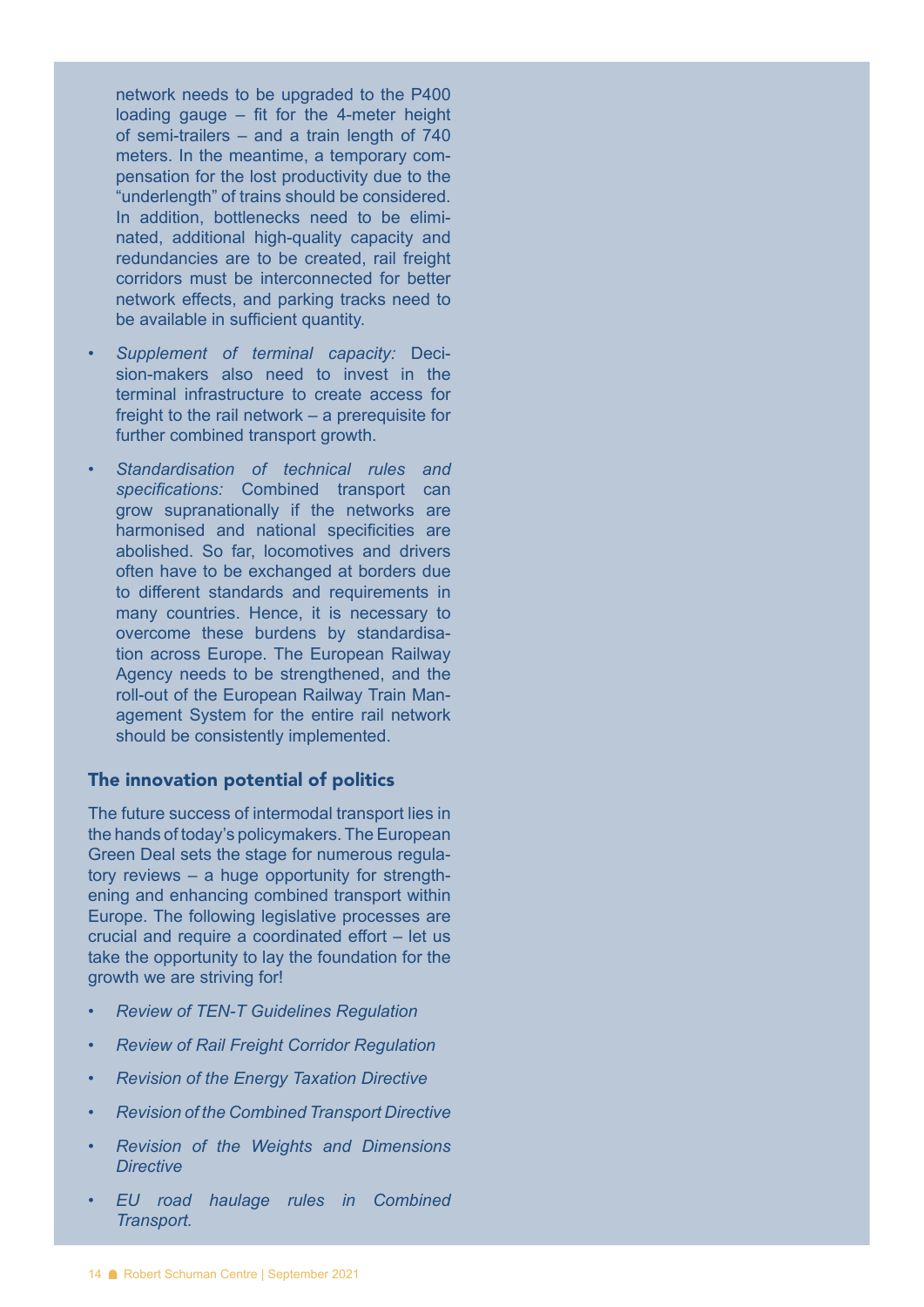# A Progress Report on the Measurement of European Freight Transport Emissions

A comment by Prof. Alan McKinnon, Kuehne Logistics University

The old business maxim that 'if you don't measure it, you can't manage it' applies as much to freight transport emissions as to any other business metric. Users and providers of freight services need to know how much  $\text{CO}_2$  they are emitting to be able to set and deliver carbon [reduction targets](https://www.koganpage.com/product/decarbonising-logistics-9780749483807).

Over the past 15 years, substantial progress has been made in the measurement and reporting of carbon emissions from the movement of cargo. The subject has generated a large literature of reports and journal papers and attracted the attention of a host of organisations keen to give their members advice on carbon footprinting. The techniques for measuring emissions have been refined, new online tools, most notably [EcoTransIT,](https://www.ecotransit.org/en/) have been developed to facilitate the process, and there has been much greater harmonisation of methodologies, particularly with the wide adoption of the **EN 16258** standard and the [Global Logistics Emissions Council](https://www.smartfreightcentre.org/en/how-to-implement-items/what-is-glec-framework/58/) (GLEC) framework.

The proportion of businesses measuring their freight emissions has also been increasing, though in some parts of the freight market still falls well short of 100%. Two recent European surveys have indicated the current extent of emission measurement in the logistics sector. [The first survey](https://www.the-klu.org/landingpages/sustainability-study/) of around 90 businesses found that 89% of larger logistics providers and 83% of shippers (i.e. cargo owners) were measuring these emissions, the former demonstrating a much greater capability to disaggregate the data and make it available externally. In [the second](https://www.the-klu.org/landingpages/smestudy/)  [survey](https://www.the-klu.org/landingpages/smestudy/), only 43% of 800 small and medium-sized road carriers claimed to be able to measure their emissions.

Taken together, these survey results provide an overview of what might be called the chain of emission measurement in the logistics sector. In Europe, shippers outsource most of their freight transport to logistics providers, many of whom in turn sub-contract much of the work to small carriers. At both levels in this 'chain', outsourcing of the activity should effectively transfer responsibility for the measurement of related

emissions. It is, after all, the company operating the assets and burning the fuel that can apply the more accurate ['energy-based approach'](https://cefic.org/app/uploads/2018/12/MeasuringAndManagingCO2EmissionOfEuropeanTransport-McKinnon-24.01.2011-REPORT_TRANSPORT_AND_LOGISTICS.pdf) to emission measurement. Where carriers and/ or logistics providers are unable or unwilling to supply the emissions data, the chain is broken, and shippers left with little choice but to use the inferior 'activity-based approach' to calculating freight emissions, using tonne-km data and industry-average carbon intensity values.

There clearly needs to be greater collection and sharing of freight emission data across the supply chain, though this is difficult to achieve, partly because of the nature and structure of the road haulage industry. The European industry, which handled 76% of EU inland freight tonne-kms in [2019](https://ec.europa.eu/eurostat/statistics-explained/index.php?title=Freight_transport_statistics_-_modal_split&oldid=529608), is highly fragmented, comprising over half a million small carriers locked in intense competition and typically earning small profit margins. Incentivising or requiring such an enormous population of carriers to carbon footprint their operations, particularly at a client or consignment level, is a major challenge. It can be made a legal obligation, though experience in France casts doubt on the effectiveness of this approach. The [procurement procedures of shippers and larger](https://www.smartfreightcentre.org/en/news/new-sustainable-freight-procurement-tools-support-companies-to-reduce-climate-impact-from-freight/875/)  [logistics providers](https://www.smartfreightcentre.org/en/news/new-sustainable-freight-procurement-tools-support-companies-to-reduce-climate-impact-from-freight/875/) can exert stronger pressure on carriers to disclose emission data, though usually fail to do so. Carriers often offer as an excuse for not collecting  $CO<sub>2</sub>$  data that their clients seldom ask for it. Some carriers also fear that divulging commercially-sensitive fuel-related data might weaken their negotiating position and exert downward pressure on freight rates. Such fears must be allayed in the pursuit of low carbon logistics.

Vehicle manufacturers also have a role to play in improving the carbon transparency of road freight operations. It is often claimed that they capture fuel consumption data from trucks they have sold to monitor their ongoing performance, though do not routinely share it with operators. They could make this data more widely available and give operators more guidance on the measurement and management of fuel consumption and emissions.

Looking to the future, carbon accounting in the freight sector is also likely to be enhanced in other ways. The 'system boundary', within which emissions are calculated, will be extended from tank-to-wheel (TtW) to well-to-wheel (WtW) estimates and beyond that to embrace embodied emissions in the vehicles and infrastructure as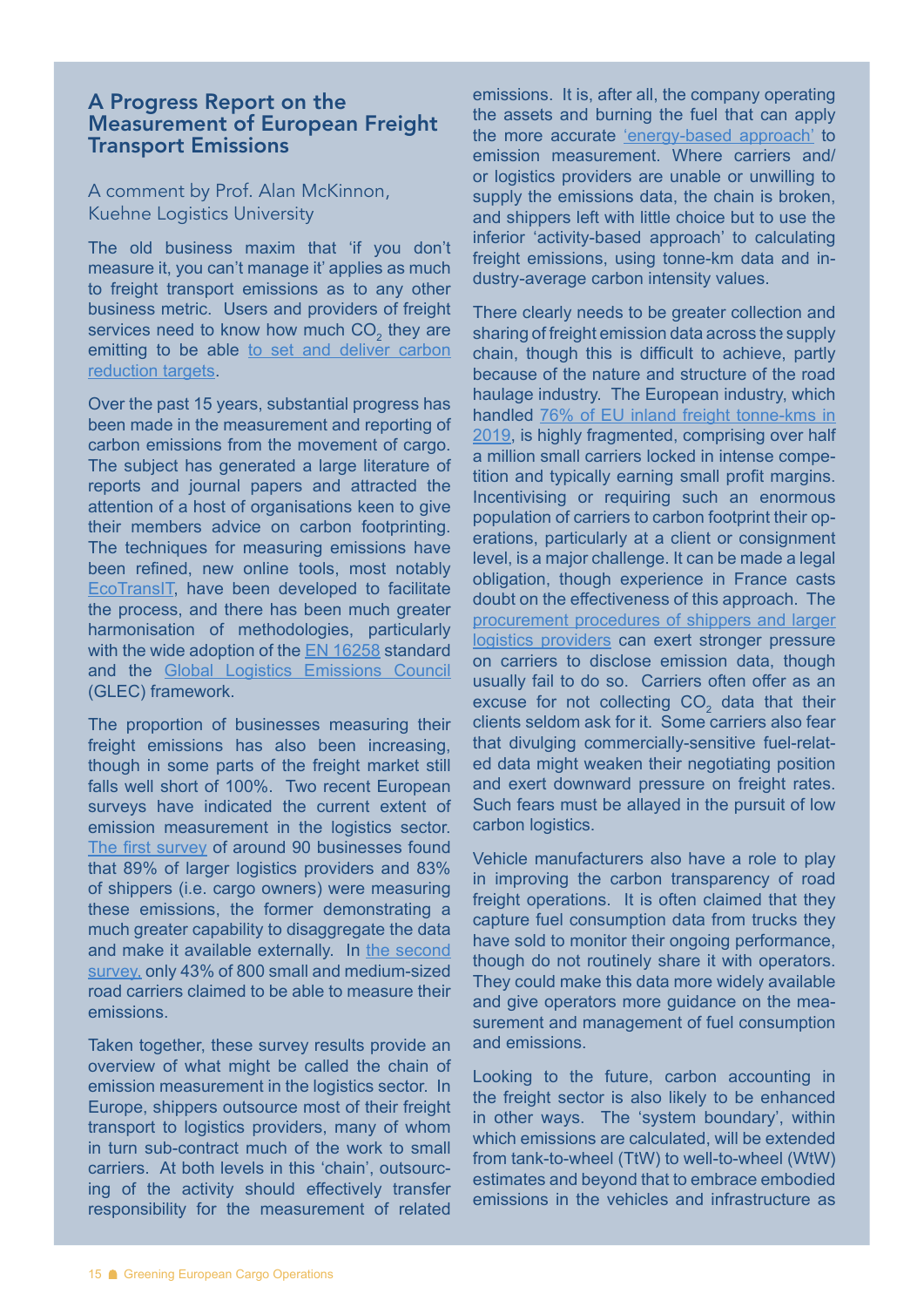well as those associated with administration and IT. Only when the carbon auditing system is truly holistic will it be possible, for example, to determine the net GHG savings from freight modal shift, particularly where this involves expanding the infrastructural capacity of rail and inland waterway networks. The granularity of freight carbon measurement will also have to increase to give analysts the disaggregated data they will need for the eco-labelling of products, last-mile delivery options, recycling services etc. More granular data will also allow businesses and public policy-makers to track with greater accuracy incremental improvements in the carbon efficiency of freight transport operations. At present, such improvements can be hard to detect because of over-reliance on industry-default values of carbon intensity and a failure to regularly recalibrate emission factors in line with technology advances and improvements in business practice.

One of the central goals of freight carbon accounting has been to produce estimates that are consistent, transparent and comparable across transport modes, operators, commodities, supply chains and geographies. As the collection of freight emission data is refined, digitalised and innovated in other ways, we must ensure that this drive for consistency, transparency and comparability is strongly maintained.